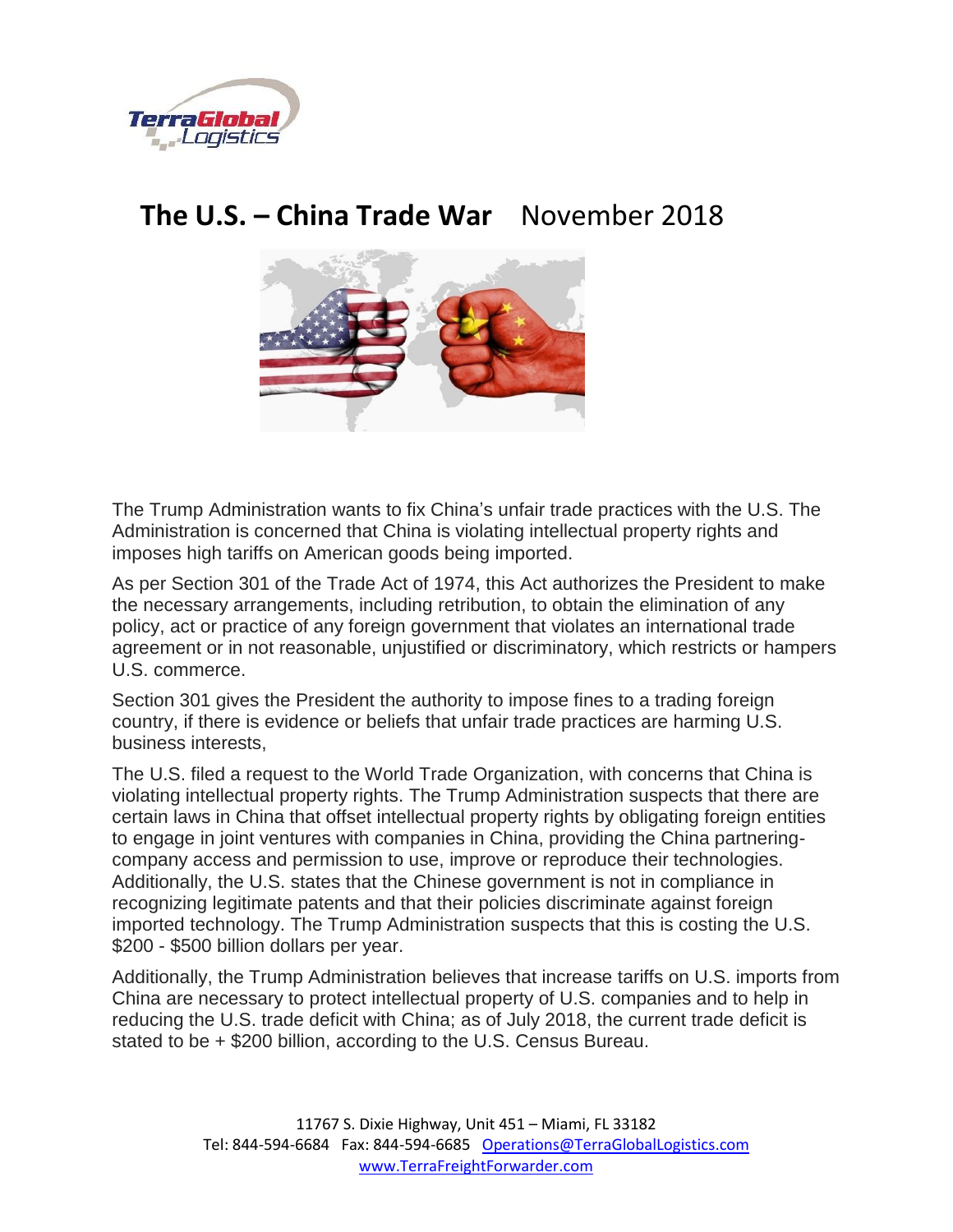

President Trump is committed to lower the trade deficit with China. On March 1, 2018, he announced he would impose a 25 percent tariff on steel imports and a 10 percent tariff on aluminum. On July 6, Trump's tariffs went into effect for \$34 billion of Chinese imports. China canceled all import contracts for soybeans.



Trump's tariffs have raised the costs of imported steel, most of which is from China. Trump's move comes a month after he imposed tariffs and quotas on imported solar panels and washing machines. China has become a global leader in solar panel production. The tariffs depressed the stock market when they were announced.

On January of this year, the Trump Administration placed a 30% tariff on solar panels manufactured abroad; to be reduced to 15% after four years. China is the world leader in solar panel manufacture. Also, in January, 20% tariffs were placed on washing machines for the first 1.2 million units imported during the year. In 2016, China exported + \$400 million worth of washing machines. Trump stated that the U.S. will impose a 25% tariff on \$50 billion of Chinese exports, some tariffs already in effect. An additional 10% tariffs were imposed on another \$200 billion worth of Chinese imports